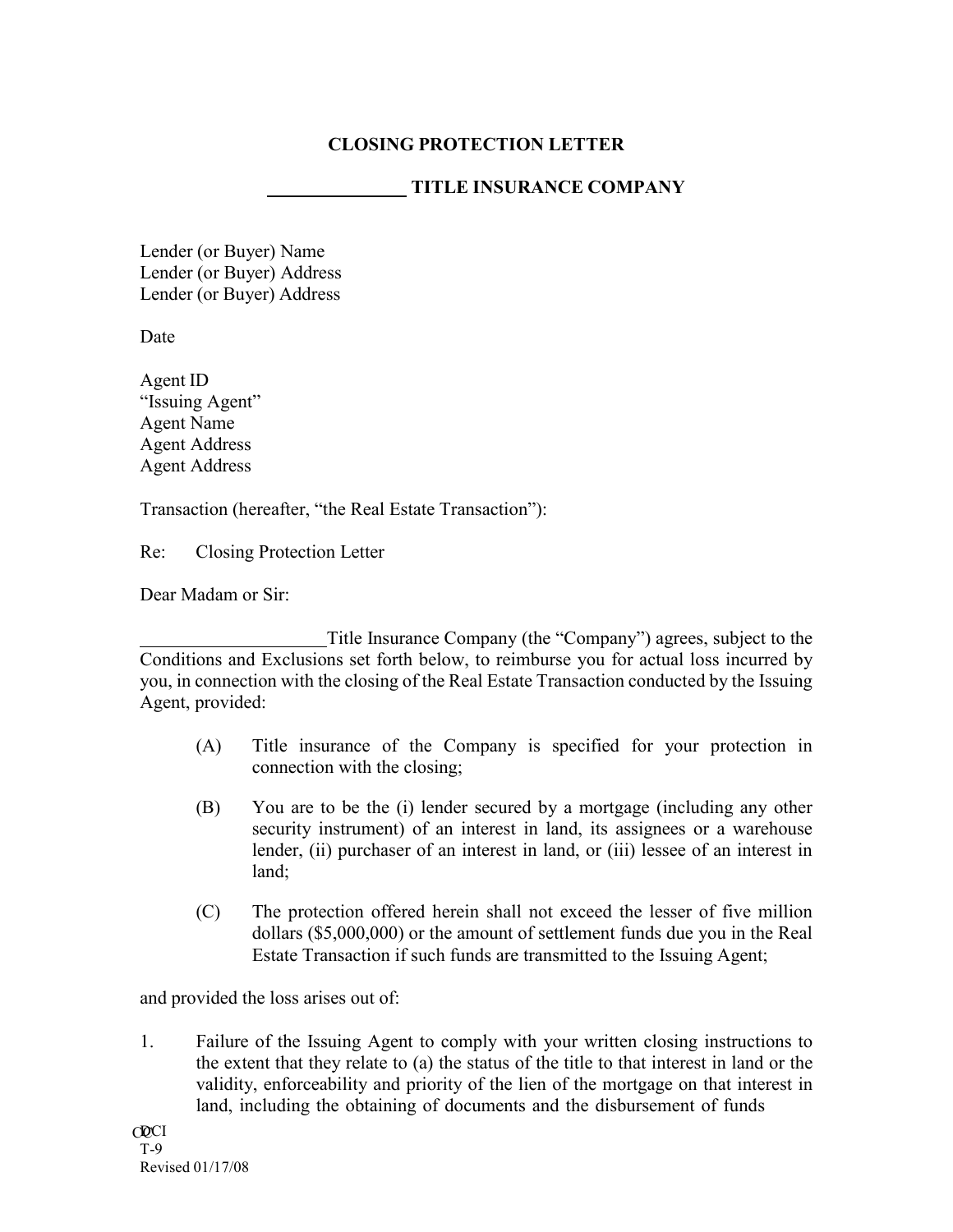necessary to establish the status of title or lien, or (b) the obtaining of any other document, specifically required by you, but only to the extent the failure to obtain the other document affects the status of the title to that interest in land or the validity, enforceability and priority of the lien of the mortgage on that interest in land, and not to the extent that your instructions require a determination of the validity, enforceability or the effectiveness of the other document; or

- 2. Acts of theft of settlement funds or fraud with regard to settlement funds by the Issuing Agent in connection with such closings to the extent such theft or fraud affects the status of the title to said interest in land or the validity, enforceability or priority of the lien of said mortgage or deed of trust on said interest in land; or
- 3. Acts of theft of or fraud with regard to the purchaser's earnest money or settlement funds deposited with Issuing Agent.

If you are a lender protected under the foregoing paragraph, your borrower, your assignee and your warehouse lender in connection with a loan secured by a mortgage shall be protected as if this letter were addressed to them.

## Conditions and Exclusions

- 1. The Company will not be liable to you for loss arising out of:
	- A. Failure of the Issuing Agent to comply with your closing instructions which require title insurance protection inconsistent with that set fort inthe title insurance binder or commitment issued by the Company. Instructions which require the removal of specific exceptions to title or compliance with the requirements contained in the binder or commitment shall not be deemed to be inconsistent.
	- B. Loss or impairment of your funds in the course of collection or while on deposit with a bank due to bank failure, insolvency or suspension, except as shall result from failure of the Issuing Agent to comply with your written closing instructions to deposit the funds in a bank which youdesignated by name.
	- C. Defects, liens, encumbrances or other matters in connection with your purchase, lease or loan transactions except to the extent that protection against those defects, liens, encumbrances or other matters is afforded by a policy of title insurance not inconsistent with your closing instructions.
	- D. Fraud, dishonesty or negligence of your employee, agent, attorney orbroker.
	- E. Your settlement or release of any claim without the written consent of the Company.